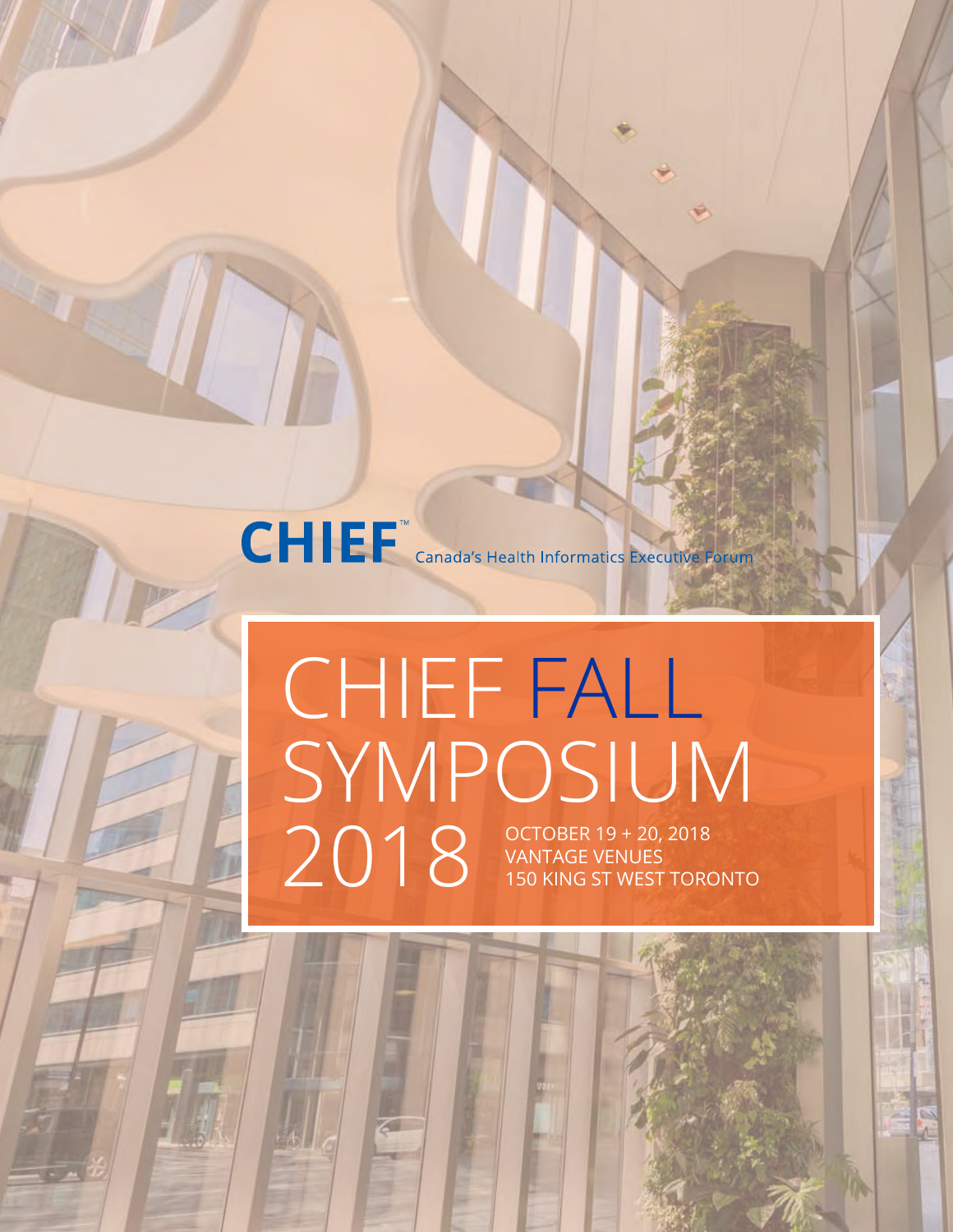## CHIEF MEMBER ORGANIZATIONS

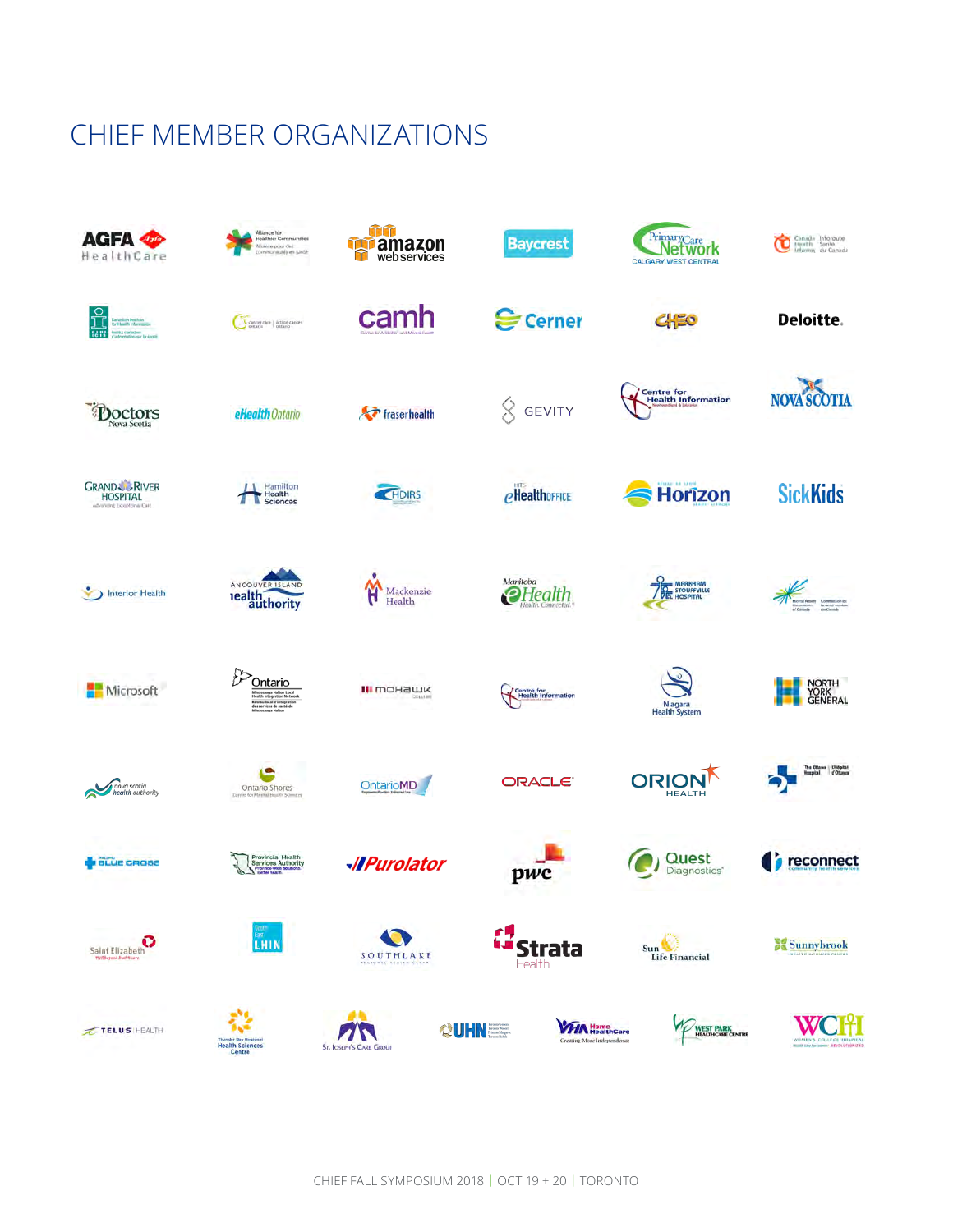## WELCOME



Welcome to the CHIEF Fall Symposium 2018.

As an industry leader and member of CHIEF: Canada's Health Informatics Executive Forum, you will find the next two days offer unique opportunities to network with your peers in the Canadian digital health community; to contribute to the ongoing conversation about digital health in Canada; and to collaborate as we work to solve complex healthcare issues together as a group.

I look forward to speaking with each of you about how CHIEF members can continue to offer their expertise in setting the agenda for the effective use of information management to improve health and healthcare in Canada.

Mark Casselman Digital Health Canada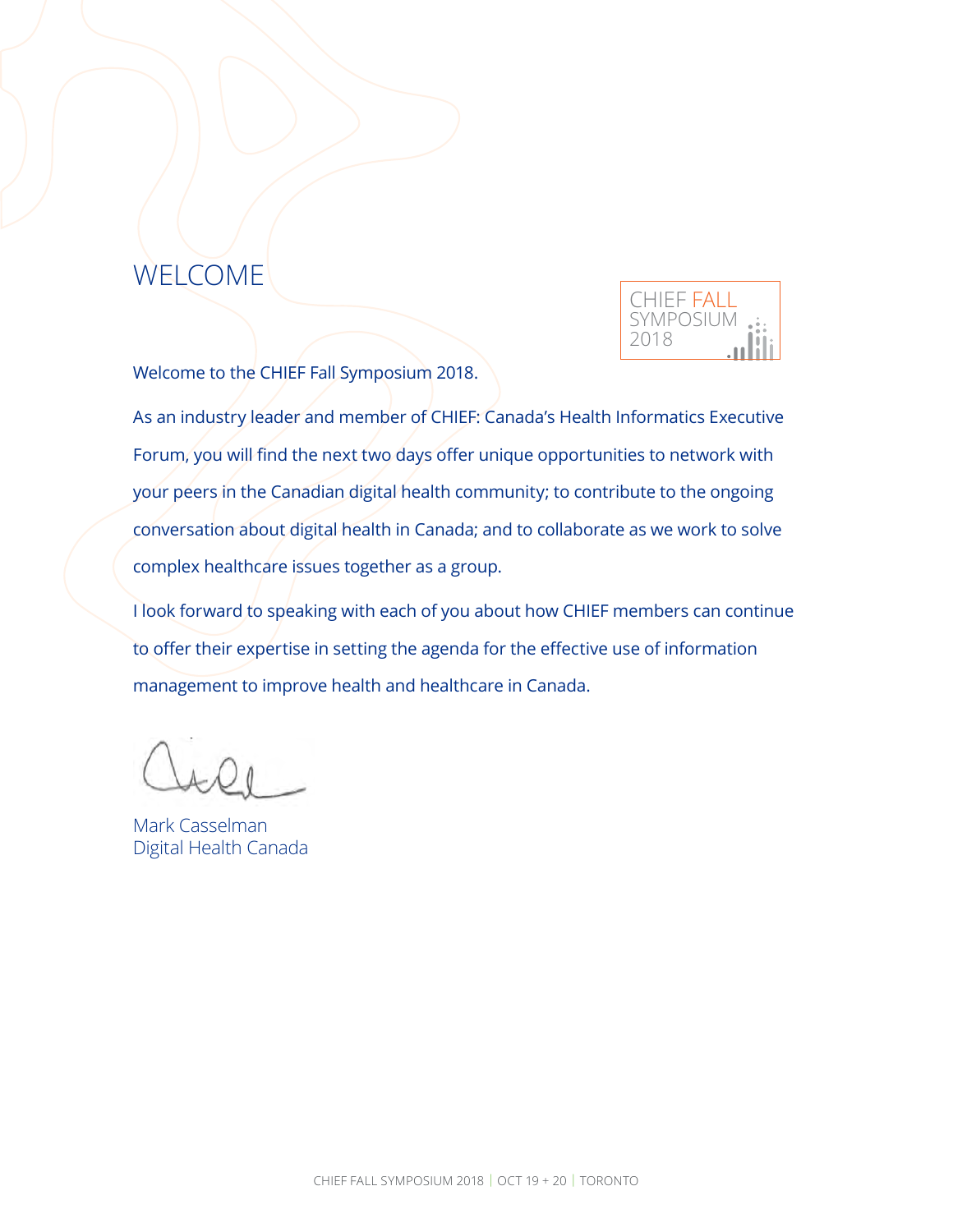## FRIDAY, OCTOBER 19

8am Registration and Breakfast

### 9am Welcome and Setting the Stage

*Mark Casselman, CEO, Digital Health Canada*

## 9:15am KEYNOTE Report from Canada's Economic Strategy Tables: The Innovation and Competitiveness Imperative (Health and Biosciences)

CHIEFs will hear highlights from the report and discuss ways to position Canada as a global leader in health/bio-sciences innovation. Key topics include driving long-term sustainable growth, collaboration of health/bio-sciences/tech companies and partners, and a summary of report priority themes and recommendations. As implementers and producers of digital health solutions and disruptive technologies such as artificial intelligence and big data analytics, CHIEFs will identify opportunities to collaborate and contribute to the development of a national digital health strategy.

*Huda Idrees; Founder and CEO, Dot Health; Member, Health/Bio-sciences Economic Strategy Table* 

### 10:15am Networking Lounge and Refreshments

### 10:45am PANEL Enterprise Innovation

Health delivery organizations face challenges as they drive forward with digital transformation of the traditional enterprise model and integration of entrepreneurial care delivery models and clinical innovations. Panel members share experiences and insights about their organizational journey, partnerships and collaborations, and enterprise approach to innovation to solve complex health care challenges now and in the future.

*Jennifer Sheils, CIO, Horizon Health Network; Sandra Ketchen, SVP Operations, SE Health; Ted Scott, VP, Research & Chief Innovation Officer, Hamilton Health Sciences Centre*

## 11:45am CHIEF Member Announcements and Updates

#### 12pm Networking Lunch

## 1pm PANEL Population Health and Precision Medicine: Leveraging Data to Improve Health Delivery

CHIEFs are faced with challenges to address the exponential growth in health data and to utilize these data assets effectively to improve care delivery, outcomes, and system planning and evaluation. Access to large data sets, predictive modelling, strategic analytics, and shifts in delivery of care are enabling improvements in population health and precision medicine. Our panel shares their experiences with population health and precision medicine: program delivery, organizational preparation and key assets, and defining emerging skills for professionals.

*Shiran Isaacksz, Sr Director, Regional and Provincial Portfolio, University Health Network; Mark Boudreau, VP Strategy and Business Development, Orion Health; Jason Garay, VP, Analytics and Informatics, Cancer Care Ontario*











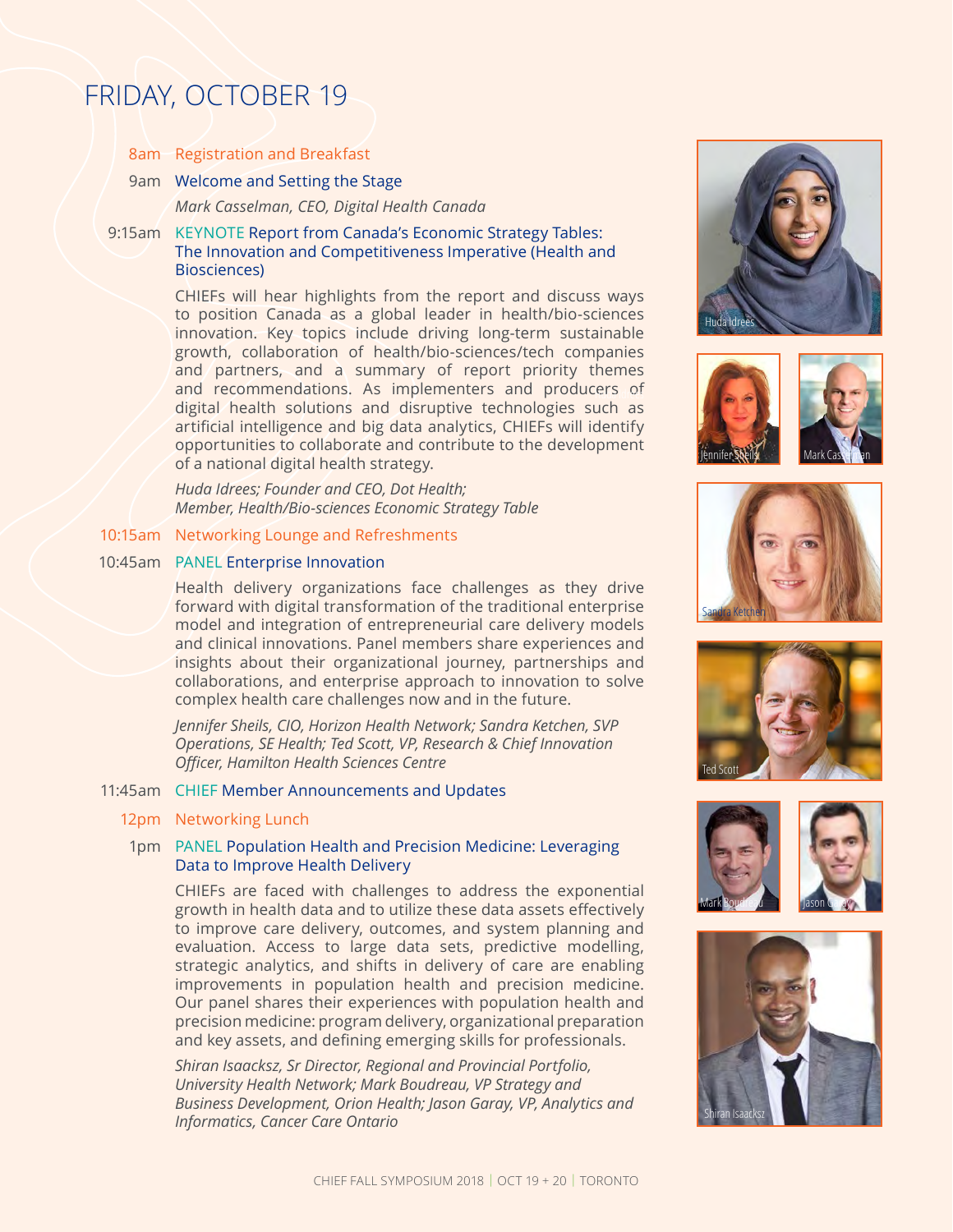## FRIDAY, OCTOBER 19

## 1:45pm PANEL Provincial & National Initiatives: Unique Contexts, Shared Vision, Common Challenges

This panel highlights digital health initiatives and discusses lessons learned from work across Canada. CHIEFs will engage in facilitated discussion to add to the panel conversation and specific examples. While there are unique contextual elements that frame digital health initiatives in each jurisdiction in Canada, the vision and approach to common challenges is often very similar. Discussion will identify challenges and opportunities for national collaboration related to common standards in areas such as service delivery, identity management, and more.

*Tim Murphy, Vice President, Provincial Platforms & SPOR, Alberta Innovates; Michael Hillmer, Executive Director - Information Management, Data, and Analytics at Ontario Ministry of Health and Long-Term Care; Eric Sutherland, Executive Director, Data Governance Strategy, Canadian Institute for Health Information*

## 2:30pm Networking Lounge and Refreshments

## 3pm ROUNDTABLE WORKING GROUPS

CHIEFs will join facilitated working groups to address challenges and opportunities for national collaboration related to identity management, service delivery, common standards.

## 3:45pm FACILITATED DISCUSSION

Discussion to share and present back working group solutions and opportunities for national collaboration related to identity management, service delivery, common standards.

*Facilitator: Eric Sutherland, Executive Director, Data Governance Strategy, Canadian Institute for Health Information*

4:30pm Close and Set the Stage for Dinner/Tomorrow *Mark Casselman, CEO, Digital Health Canada*

## 5-7:30pm Networking Dinner

*Earl's Kitchen and Bar, 150 King Street West*









screening opportunities New Cancer Status Report is put on provincial portal so that screening status is available in seconds Christine Couturier, MA Leadership (Health), CPHIMS-CA Clinical Design Lead, Alberta Cancer Prevention Legacy Fund

In Alberta, a clinician can spend 10 minutes or more per patient to identify whether or not that patient is due for cancer screening or requires for cancer screening or requires for requires up for any one of the three provincially-organized programs (Alberta Breast Cancer Screening Program, Alberta Cervical Cancer Screening Program and the Alberta Colorectal Cancer Screening Program). This requires looking up and individually past screening results for each of the theoretical contracts for each of the three types of cancer, when they were last screened – or even if they were screened. Next, the Alberta Clinical Practice Guidelines have to be consulted – these guidelines provide evidence-based guidance to help the clinician determine the most appropriate screening action. Then, based on all of this information and the individual's demographics, the clinician can determine whether or not to fill out that mammogram requisition, or proceed with that Pap smear, or send out that referral to a specialist. With just over 2 million Albertans who fit into the target populations at any given time, that amounts to 38 years of clinician and staff effort spent on simply identifying what to do about screening their patients!

More than a Registry Effecting Practice Change **<sup>Ζ</sup><sup>Q</sup><sup>V</sup><sup>S</sup><sup>L</sup><sup>U</sup><sup>H</sup> <sup>ȏ</sup>&<sup>R</sup><sup>Q</sup>Q<sup>H</sup><sup>F</sup><sup>W</sup> <sup>ȏ</sup> (<sup>G</sup><sup>X</sup><sup>F</sup><sup>D</sup><sup>W</sup><sup>H</sup>**

Putting Actionable Information into the Hands of Clinicians **<sup>Ζ</sup><sup>Q</sup><sup>V</sup><sup>S</sup><sup>L</sup><sup>U</sup><sup>H</sup> <sup>ȏ</sup> &<sup>R</sup><sup>Q</sup>Q<sup>H</sup><sup>F</sup><sup>W</sup> <sup>ȏ</sup>(<sup>G</sup><sup>X</sup><sup>F</sup><sup>D</sup><sup>W</sup><sup>H</sup>**

## Introducing Digital Health Canada CASE STUDIES

- New benefit for Digital Health Canada Members!
- Highlight your team's efforts; share solutions to common digital health challenges; publish results from your organization's latest successful implementation or initiative
- Professional layout and formatting by Digital Health Canada
- Printable PDF posted to digitalhealthcanada.com Resource Library

Contact **communications@digitalhealthcanada.com** for more information.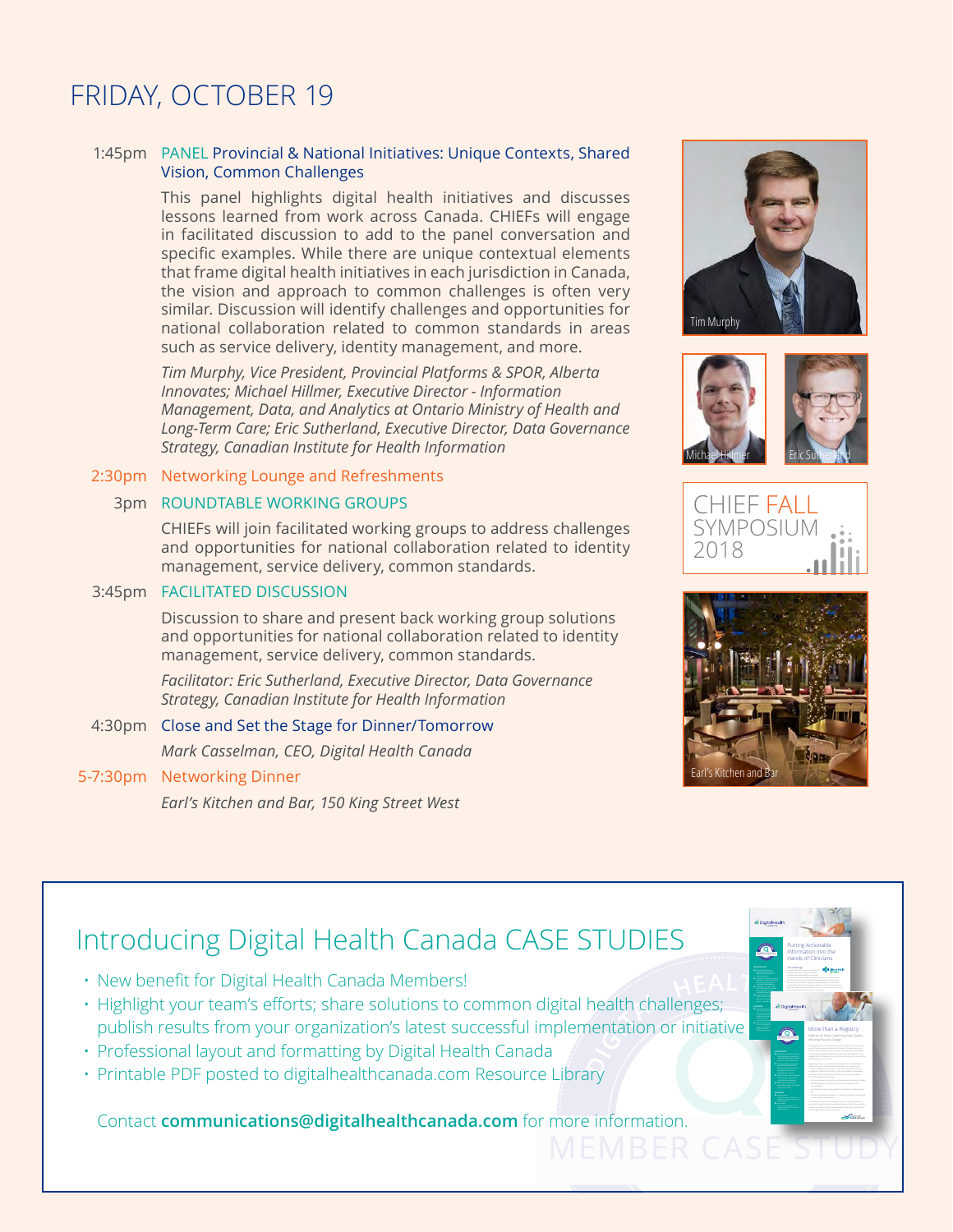## SATURDAY, OCTOBER 20

### 8am Registration and Breakfast

## 8:45am Morning Welcome, Recap from Friday, and Setting the Stage

*Mark Casselman, CEO, Digital Health Canada*

## 9am PANEL Digital Health Hot Topic: Part 1

This discussion looks at the recent announcement by new entrants and tech giants Amazon, Microsoft and Oracle to drive progress towards true health data interoperability. This panel will identify foundational elements, current and future partners to participate, and describe how innovation and diversity of user choice will drive greater interoperability and portability.

*Peter Jones, Industry Lead-Healthcare, Microsoft Canada; Patrick Coombs, Worldwide Technical Leader, Healthcare and Life Sciences, Amazon Web Services; Rebecca Laborde, Lead Product Strategist Healthcare and Master Principal Scientist for Precision Medicine, Oracle*

## 9:45am PANEL Digital Health Hot Topic: Part 2

Data portability is an important, simple concept and also a complex technology challenge. Panel members from solution providers with experience in the traditional health software space will join in the discussion to focus on what the industry is doing (and needs to do) to connect data for Canadians now and in the future.

*Kashif Rathore, VP Interoperability, Cerner; Peter Smith, EVP, Strata Health*

## 10:30am Networking Lounge and Refreshments

## 11am HOT TOPIC BREAKOUT SESSIONS

Breakout groups will dive into the panel discussion and foundational elements, outline current and future partners to participate, and describe important next steps and commitments with regards to innovation and diversity of user choice to move forward with greater interoperabliity and data portability for consumers.

### 12pm Networking Lunch

### 12:45pm CLOSING KEYNOTE

## The Clinician Innovator and The Future of Healthcare

Dr. R. Sacha Bhatia, Director of the Institute for Health System Solutions and Virtual Care (WIHV) at Women's College Hospital shares insights on corporate innovation, policy and future of health, through his lens as clinician-innovator and leader of and innovation laboratory that develops and tests new ideas, new programs and new policy approaches in the world of ambulatory care, and then helps to scale them up across Ontario and beyond.

## 1:30pm Closing Remarks

*Mark Casselman, CEO, Digital Health Canada*











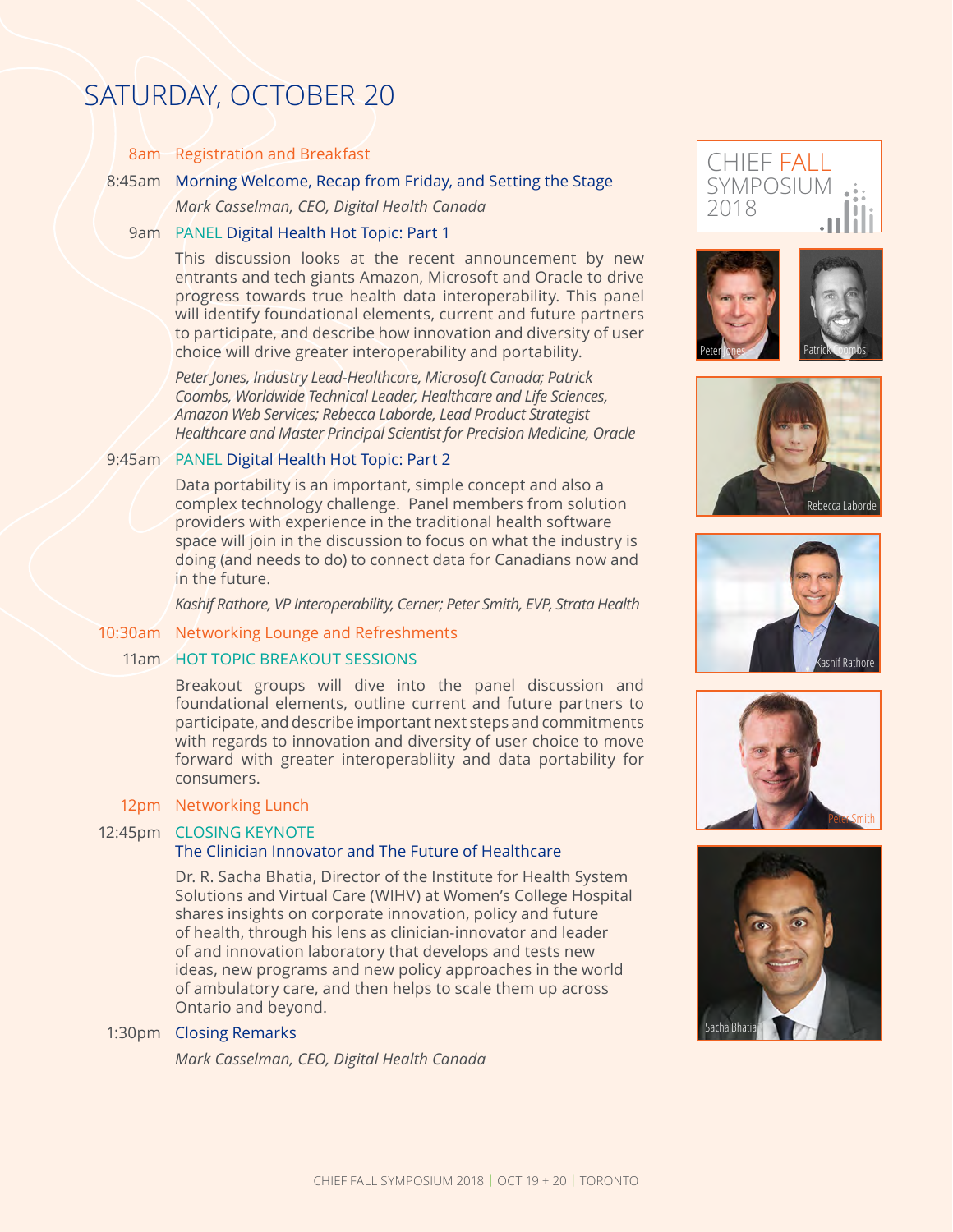# "CHIEF brings together digital health leaders from across Canada—public sector, private sector, and government in a space where we can discuss solutions to the challenges we all face in a rapidly changing industry. It is critical that we foster these trusted relationships between leaders to deliver real benefits for the patients and providers, organizations, and the healthcare system.

We need a place for open dialogue and alignment of

leadership priorities. CHIEF is that place."

– DON SCHICK, PRESIDENT AND CEO, STRATA HEALTH SOLUTIONS